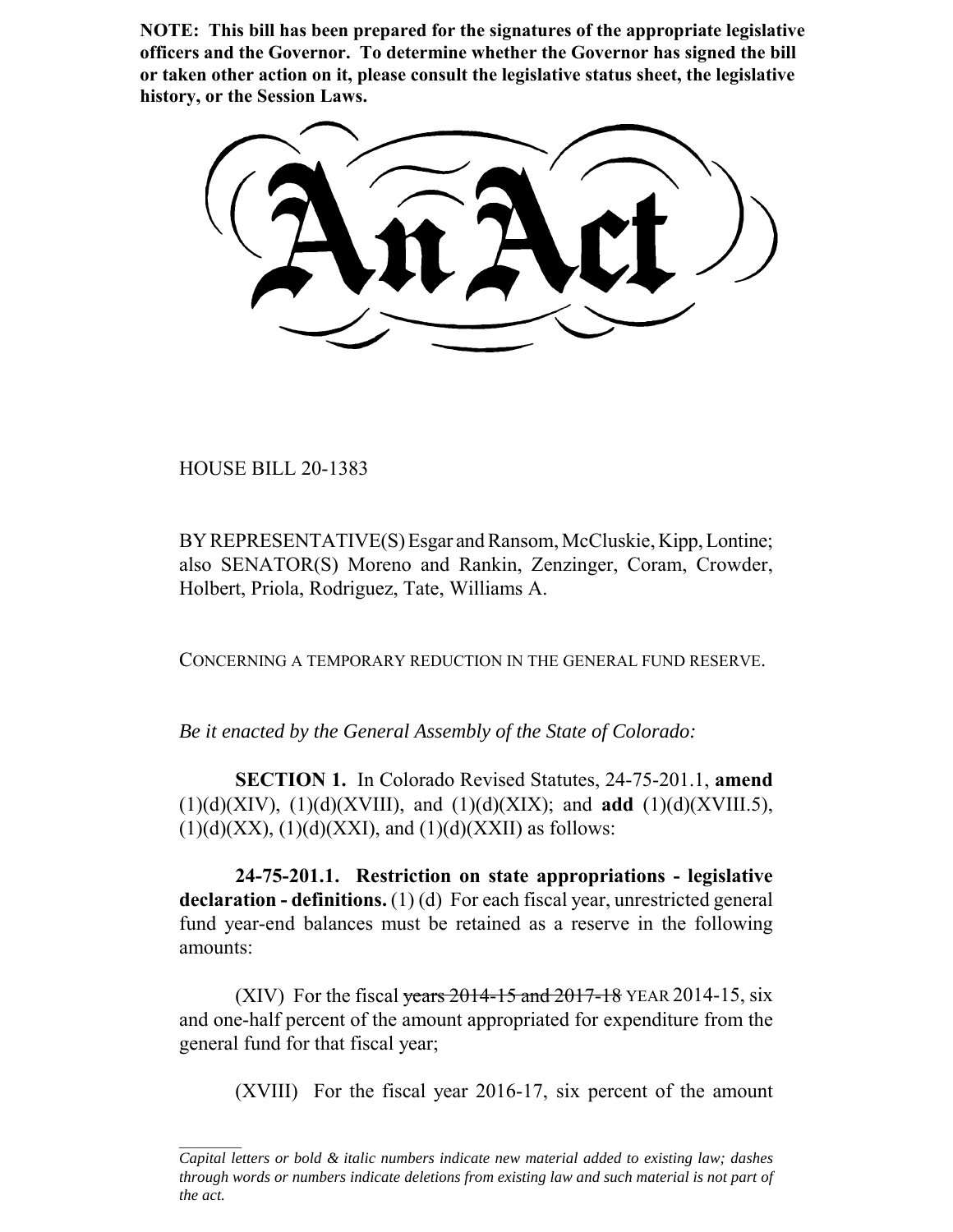appropriated for expenditure from the general fund for that fiscal year; and

(XVIII.5) FOR THE FISCAL YEAR 2017-18, SIX AND ONE-HALF PERCENT OF THE AMOUNT APPROPRIATED FOR EXPENDITURE FROM THE GENERAL FUND FOR THAT FISCAL YEAR;

(XIX) For the fiscal year 2018-19, and each fiscal year thereafter, seven and twenty-five one-hundredths percent of the amount appropriated for expenditure from the general fund for that fiscal year;

(XX) FOR THE FISCAL YEAR 2019-20, THREE AND SEVEN ONE-HUNDREDTHS PERCENT OF THE AMOUNT APPROPRIATED FOR EXPENDITURE FROM THE GENERAL FUND FOR THAT FISCAL YEAR;

(XXI) FOR THE FISCAL YEARS 2020-21 AND 2021-22, TWO AND EIGHTY-SIX ONE-HUNDREDTHS PERCENT OF THE AMOUNT APPROPRIATED FOR EXPENDITURE FROM THE GENERAL FUND FOR THAT FISCAL YEAR; AND

(XXII) FOR THE FISCAL YEAR 2022-23 AND EACH FISCAL YEAR THEREAFTER, SEVEN AND TWENTY-FIVE ONE-HUNDREDTHS PERCENT OF THE AMOUNT APPROPRIATED FOR EXPENDITURE FROM THE GENERAL FUND FOR THAT FISCAL YEAR.

**SECTION 2. Safety clause.** The general assembly hereby finds,